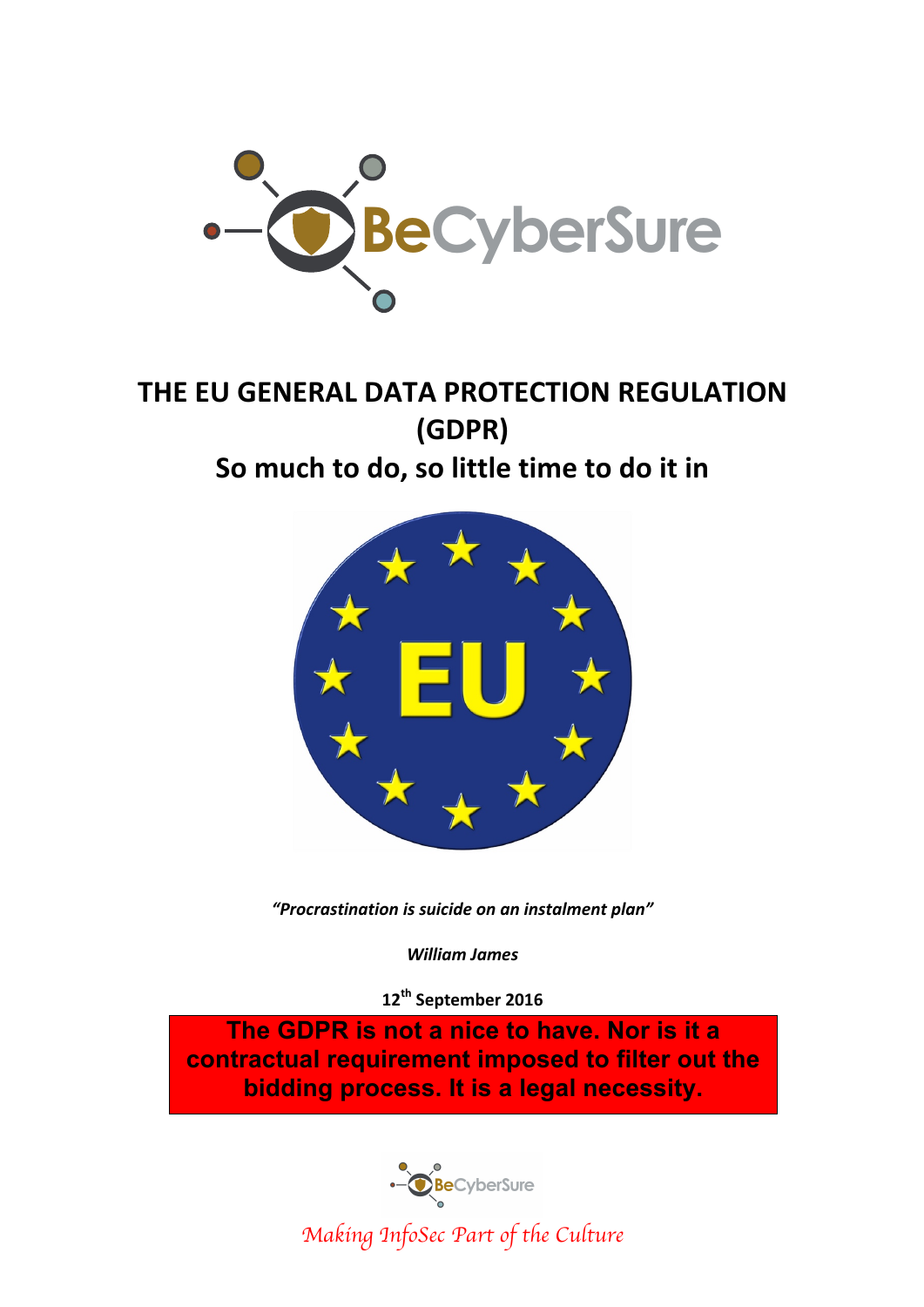### **INTRODUCTION**

The GDPR is an EU law that will come into force on  $25<sup>th</sup>$  May, 2018. It is a very wide ranging law and will force seismic changes on governance, processes and procedures for all companies that handle data relating to any EU citizen or entity.

The GDPR is a conglomeration of current EU members' data protection laws. As such, it reaches into areas which UK law has previously not ventured. For this reason, it is essential that companies do not make the mistake that because they are compliant with the UK Data Protection Act, they will automatically be compliant with the GDPR.

The law is not only about data protection. It also addresses other 'data' issues such as privacy, defines ownership of data and regulates capture, storage, use and the rights of an individual's control over their own data. The 'right to be forgotten' and the 'right of review' are also covered by this law. Access requests have the potential to become a major cost centre for all companies.

National regulators will police the GDPR. They are being given sharp teeth to achieve this and non-compliance will not be a sensible option. Whilst the vigour of individual national regulators may vary, the European Commission will be keen to see that the law is applied equally across borders. Some jurisdictional arbitrage - where a business will endeavour to be dealt with by a less aggressive regulator - may occur, but this is likely to be a dangerous and potentially costly tactic. Where a data breach involves a subsidiary of a larger company, regulators are indicating that fines will be based on the global revenue of the whole entity, not just the the subsidiary. Punishment for non-compliance will be up to 4% of annual global turnover, with an initial cap of  $E20m$ . We expect this to rise once regulators get a taste for the revenue. The law applies to non-EU companies that process or store the data of EU citizens or EU companies.

Whilst the implementation of this law is still some months away, preparation needs to begin now. Companies will need to know – that is know, not, have a ballpark understanding of what data they hold, where it is and what they are doing with it. This likely creates a major logistical headache for most businesses. Few could conduct this exercise right now with any confidence of accuracy. Enterprises will often need to trawl across multiple platforms in order to establish their true data footprint – and then they will still need to be able to extract it and present it on demand. Third Party involvement in the processing or storage of data potentially exponentially raises the difficulty of this data discovery exercise. This task will be complex and probably a challenge, particularly where a Third Party vendor resides and/or operates outside of the EU.

General awareness of the GDPR, and the impact it is going to have, is very low. This must change soon so that the necessary preparation can be conducted. If companies attempt to park the compliance of the GDPR within the IT Department, there is a serious risk that the consequences of such a move will prove devastating. The GDPR impacts ALL areas of business;

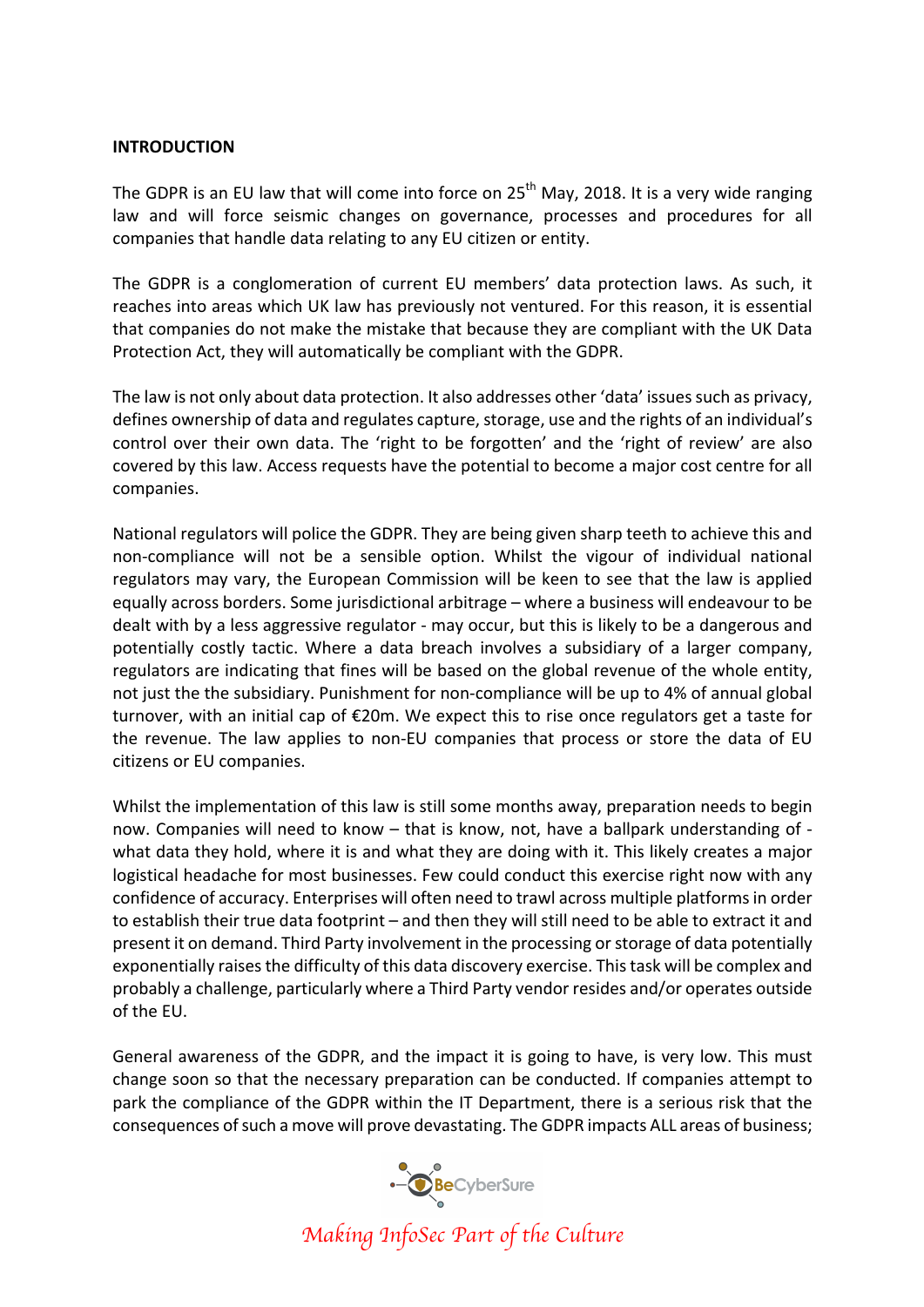marketing, sales, HR, etc., not just IT. We also need to understand that the Internet of Things (IoT) is already changing our risk environment. Wearables, mobile devices and removable media will all need to be factored into the discovery process in order to measure your exact data exposure. The Board and C-Suite must actively manage compliance with the GDPR and be compliant in good time. It should be assumed that regulators may seek to put an early miscreant in the public 'stocks', *pour encourager les autres*. Let's make sure that you are not that company.

## **AWARENESS**

So far, this law has been poorly promulgated. Anecdotally, awareness is patchy at best, abysmal at worst, with smaller companies largely blissfully ignorant of the tsunami heading toward them.

'Brexit' has muddied the water. We should have some concern that enterprises may wrongly assume that the 'Leave' vote means that UK companies will not be subject to the GDPR. This is wrong, and dangerous complacency. The UK DPA, the Office of the Information Commissioner, has made it clear that the UK will adopt the law and her office will enforce it but even if this decision is subsequently varied, any company that seeks to do any form of business in the EU or with EU entities or citizens will need to be compliant with the GDPR.

Few businesses could easily withstand a fine at the top end of the GDPR penalty scale. Half say that a fine of 4% of annual turnover will have a significant impact on their business  $$ probably requiring the purchase of condolence cards. In addition, business will have to contend with the unavoidable, potentially very high, cost of mitigation and compensation following a breach.

Data Protection budgets have traditionally been defined by the difficulty of accessing sufficient resourcing. The GDPR has Boards and executives firmly in its sights. It is deliberately intended to force companies to adequately care for data in its care. Huge fines, public approbation and personal jeopardy for individual executives will be waiting for any company which fails to comply with the GDPR. Compulsory disclosure of data breaches (within 72 hours) added to the general demeanour of regulators to create examples of those who chose to be non-compliant will ensure that swift action will be taken against those who fail to achieve required standards. It is estimated that as many as 95% of all data breaches have their genesis in user error (which will be defined by the regulator as a failure of governance and therefore negligence) or insider malicious acts by employees or contractors (which will also likely be defined by the regulator as a failure of governance and therefore negligence), it will be critical that executives keep a firm hand on the Information Security 'tiller' and failure to do so will result in individual executives being targeted by the regulator.

Usually, due to their lack of scale and deep pockets, SMEs are the most vulnerable to cyber attack and data breach. They are often easy targets; management is not engaged, defensive sophistication is lower, technical defences will be out of their financial reach and training budgets are frequently non-existent. Yet it is a fact that simple InfoSec hygiene, which is

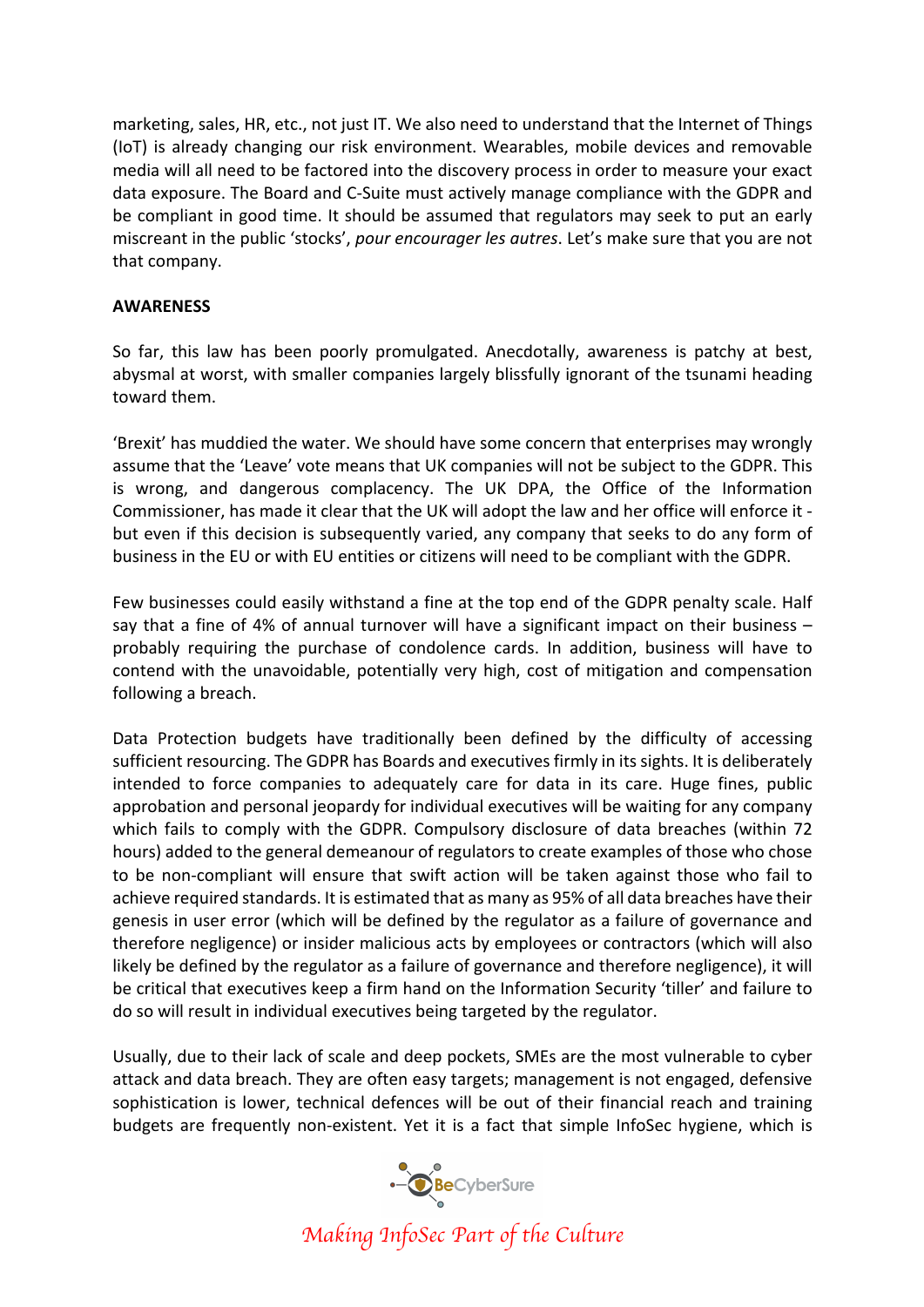within the reach of every company, massively reduces the chances of an SME becoming a target and therefore a victim. SME's are the source of perhaps 4 in 5 breaches in larger companies – where the criminal uses the SME as a stepping stone to the ultimate target. They are often easier to attack using social engineering and a small hit can easily prove terminal. Big companies can take big fines, small companies can't.

# **THE STICK (There are no carrots)**

Whilst GDPR allows for fines of up to 4% of global annual turnover up to  $\epsilon$ 20m, penalties are graded and graduated. For example, failing to report a breach can result in a fine of up to 2% of annual turnover up to  $£10m$  whilst negligent handling of data can attract the top punishment. Anyone who interacts with data is liable in the event of a data breach whether or not they are themselves in the EU.

Outsourcing will not remove liability. Trying to farm out responsibility will not work. Regulators are making it clear that they will have a low tolerance of post-event finger pointing. The UK regulator has stated that company directors should be held personally responsible for data breaches and that they should be prosecuted where negligence is present.

How will you, as an individual, deal with a criminal conviction which you receive because someone in your company, who you didn't know, was doing something you didn't know they were doing. This will be a real risk for executives under the GDPR where negligence is determined to be behind a breach of data.

## **THE REQUIREMENT**

There is a lot to do. Here are some of the things (far from exhaustive) you will need to address:

- Who in the company is responsible for GDPR compliance?
- Does the company already have comprehensive InfoSec and associated standards of protection?
- Exactly what data you hold?
- Exactly where it is held?
- Exactly what you are doing with it and do you have the necessary permissions?
- Do you have effective purge and delete policies and are they fit for purpose?
- Breach response plan?
- Breach notification procedures?
- Right to be forgotten?
- Transparency and disclosure policies?
- Transfer procedures?
- Staff & Contractor training?
- Third party validation?

Major challenges lie ahead. The GDPR stipulates that "state of the art" defences must be 'in keeping with the nature of the data and the risks to it'. That's a, 'how long is a piece of string'

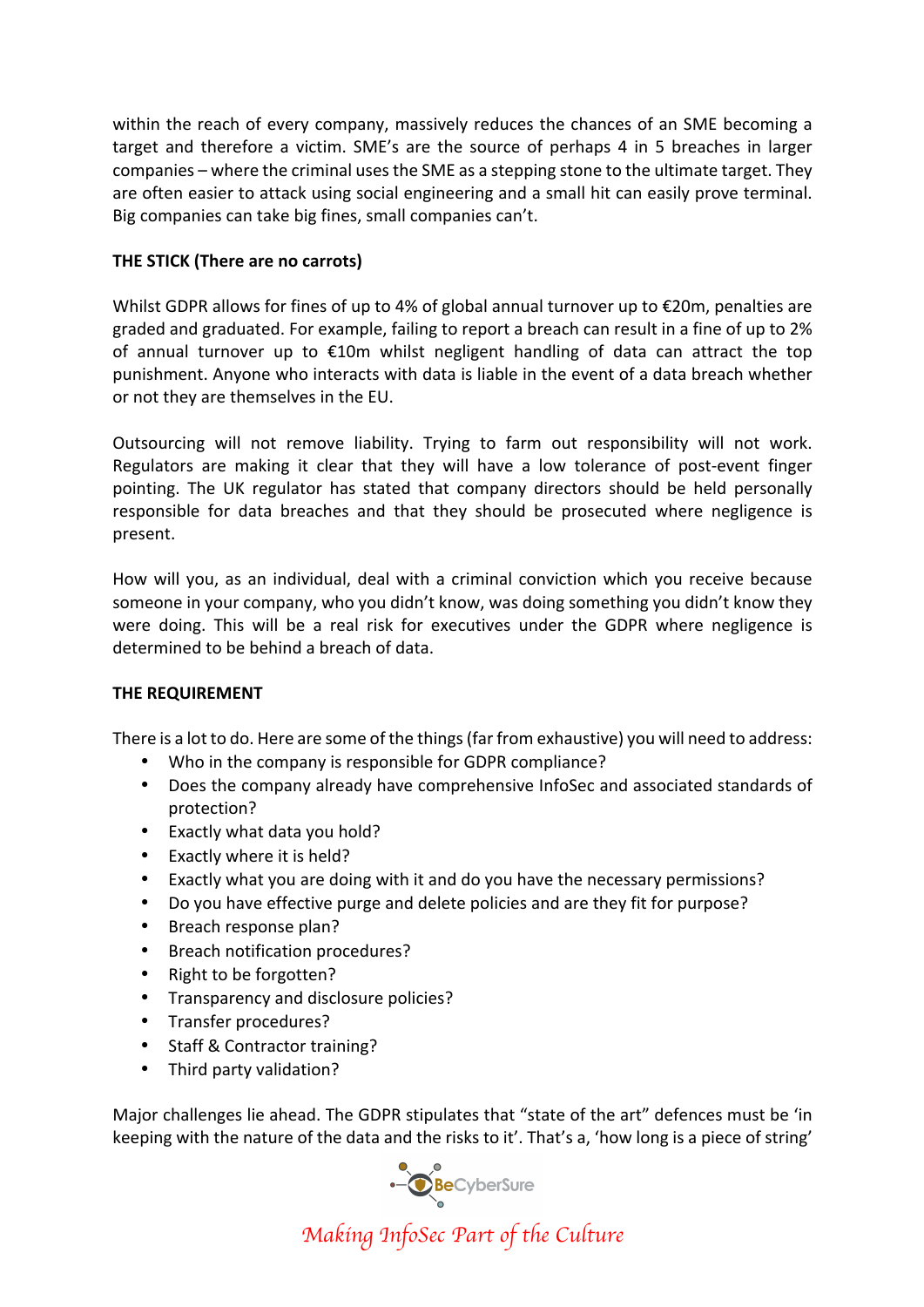conundrum but is entirely predictable given the plethora of technical 'solutions'. This will provide plenty of work for lawyers but, broadly, enterprises will be left alone to decide how they should protect their data. In the event of a breach, it will be down to the breached company to demonstrate that they did everything they reasonably could to avoid a data breach. It will then be for individual regulators to rule on whether the defences were adequately 'state of the art'. The risk comes where companies try to cut corners. Regulators will be looking hard for negligence. It is easy to see how, in this situation, the victim of the data breach may well come off badly. There will be many grey areas where interpretation will be the challenge, enterprises will not be locked into any particular mandated level of technology. Simple cyber hygiene practises harvest the best improvements in InfoSec outcomes, so this approach may prove to be highly effective in the longer term.

There is much to do and little time to do it. Preparation for the GDPR is not just about available time. The GDPR is not a list to be checked off. It is also about understanding the various steps companies will need to make to achieve compliance. Many, but not all, companies will need to appoint a Data Protection Officer (DPO) and that officer will need to have a good understanding of the GDPR plus a thorough knowledge of the company's data footprint. That knowledge can only be gained from experience so if you are one of those organisations that has to appoint a DPO, they will need to be hired with enough time for them to become familiar with your company's arrangements. If you are not a company that must have a DPO, you will still need to be able to produce all of the information on demand to the regulator  $-$  and, maybe frequently, to private individuals and companies who request information on what data you hold on them. If you use Third Party contractors, particularly if that contractor is based outside of the EU, you will probably need to start policing the arrangements in place with them  $-$  remember, they may react slowly, they not be able to provide what you need (but have to have) and you may not have alternatives immediately available  $- 24$ <sup>th</sup> May 2018, is not the time to find this out!

Keep in mind that 95% of breaches are initially created by insiders, whether by accident, carelessness or dishonest design. Most of these events will be viewed by regulators as negligence – employees should have been trained and procedures should be in place to prevent these. Technical solutions are of little use if employees can't use them safely. There is too much faith in technical defences, mostly built upon false confidence regarding the efficacy of the software against modern malware or in the hands of employees who are insufficiently skilled in its use. A combination of engaged management, good governance and effective education & training is a critical aspect of your Information Security efforts and will play a major part in ensuring that your company is less likely to be targeted by cyber criminals and that, if you are attacked, you will respond efficiently and effectively. If the genesis of such a high level of data breaches is in the workforce, the focus on fixing the problem must be on ensuring unforced errors don't occur.